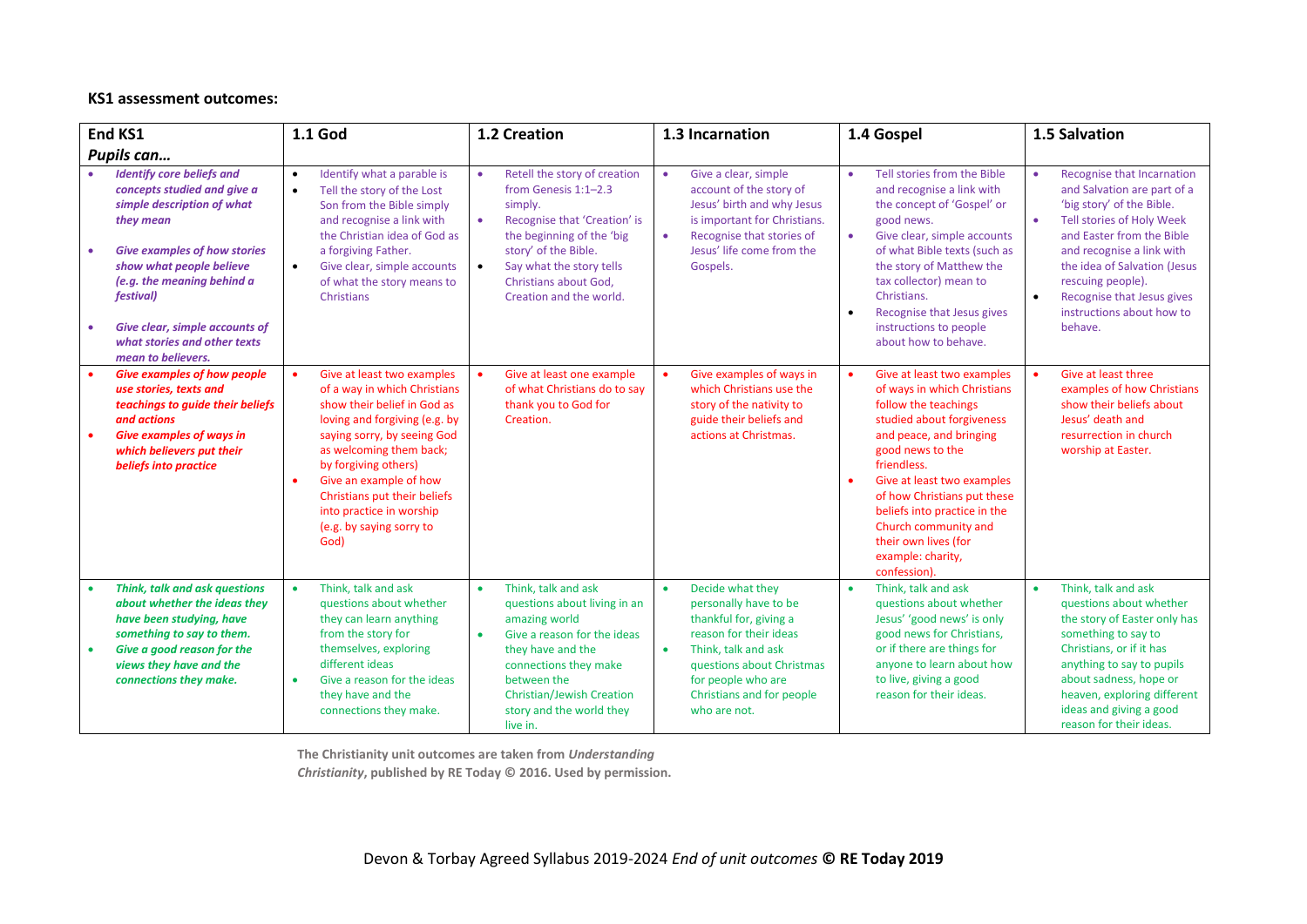| End KS1                                                                                                                                                                                                                                                                                                                                            | 1.6 Jews                                                                                                                                                                                                                                                                                                                                         | 1.7 Muslims                                                                                                                                                                                                                                                                                                                                                                                                                          | 1.8 Sacred places                                                                                                                                                                                                                                                                                                                                                                                                                                            | 1.9 World and others                                                                                                                                                                                                                                                                                                                                                        | 1.10 Belonging                                                                                                                                                                                                                                                                                                                                                 |
|----------------------------------------------------------------------------------------------------------------------------------------------------------------------------------------------------------------------------------------------------------------------------------------------------------------------------------------------------|--------------------------------------------------------------------------------------------------------------------------------------------------------------------------------------------------------------------------------------------------------------------------------------------------------------------------------------------------|--------------------------------------------------------------------------------------------------------------------------------------------------------------------------------------------------------------------------------------------------------------------------------------------------------------------------------------------------------------------------------------------------------------------------------------|--------------------------------------------------------------------------------------------------------------------------------------------------------------------------------------------------------------------------------------------------------------------------------------------------------------------------------------------------------------------------------------------------------------------------------------------------------------|-----------------------------------------------------------------------------------------------------------------------------------------------------------------------------------------------------------------------------------------------------------------------------------------------------------------------------------------------------------------------------|----------------------------------------------------------------------------------------------------------------------------------------------------------------------------------------------------------------------------------------------------------------------------------------------------------------------------------------------------------------|
| Pupils can                                                                                                                                                                                                                                                                                                                                         |                                                                                                                                                                                                                                                                                                                                                  |                                                                                                                                                                                                                                                                                                                                                                                                                                      |                                                                                                                                                                                                                                                                                                                                                                                                                                                              |                                                                                                                                                                                                                                                                                                                                                                             |                                                                                                                                                                                                                                                                                                                                                                |
| <b>Identify core beliefs and</b><br>concepts studied and give a<br>simple description of what<br>they mean<br><b>Give examples of how stories</b><br>$\bullet$<br>show what people believe<br>(e.g. the meaning behind a<br><i>festival</i> )<br>Give clear, simple accounts of<br>$\bullet$<br>what stories and other texts<br>mean to believers. | Recognise the words of the<br>$\bullet$<br>Shema as a Jewish prayer<br>Re-tell simply some stories<br>$\bullet$<br>used in Jewish celebrations<br>(e.g. Chanukah)<br>$\bullet$<br>Give examples of how the<br>stories used in celebrations<br>(e.g. Shabbat, Chanukah)<br>remind Jews about what<br>God is like.                                 | • Recognise the words of the<br>Shahadah and that it is very<br>important for Muslims<br>• Identify some of the key<br>Muslim beliefs about God<br>found in the Shahadah and<br>the 99 names, and give a<br>simple description of what<br>some of them mean<br>• Give examples of how stories<br>about the Prophet show what<br>Muslims believe about<br>Muhammad.                                                                   | Recognise that there are<br>$\bullet$<br>special places where<br>people go to worship, and<br>talk about what people do<br>there<br>Identify at least three<br>$\bullet$<br>objects used in worship in<br>two religions and give a<br>simple account of how they<br>are used and something<br>about what they mean<br>Identify a belief about<br>$\bullet$<br>worship and a belief about<br>God, connecting these<br>beliefs simply to a place of<br>worship | Identify a story or text that<br>$\bullet$<br>says something about each<br>person being unique and<br>valuable<br>Give an example of a key<br>$\bullet$<br>belief some people find in<br>one of these stories (e.g.<br>that God loves all people)<br>$\bullet$<br>Give a clear, simple<br>account of what Genesis 1<br>tells Christians and Jews<br>about the natural world | Recognise that loving<br>$\bullet$<br>others is important in lots<br>of communities.<br>Say simply what Jesus and<br>one other religious leader<br>taught about loving other<br>people.                                                                                                                                                                        |
| <b>Give examples of how people</b><br>use stories, texts and<br>teachings to guide their beliefs<br>and actions<br><b>Give examples of ways in</b><br>$\bullet$<br>which believers put their<br>beliefs into practice                                                                                                                              | Give examples of how<br>Jewish people celebrate<br>special times (e.g. Shabbat,<br>Sukkot, Chanukah)<br>Make links between Jewish<br>$\bullet$<br>ideas of God found in the<br>stories and how people live<br>Give an example of how<br>$\bullet$<br>some Jewish people might<br>remember God in different<br>ways (e.g. mezuzah, on<br>Shabbat) | Give examples of how<br>$\bullet$<br>Muslims use the Shahadah<br>to show what matters to<br>them<br>Give examples of how<br>$\bullet$<br>Muslims use stories about<br>the Prophet to guide their<br>beliefs and actions (e.g.<br>care for creation, fast in<br>Ramadan)<br>$\bullet$<br>Give examples of how<br>Muslims put their beliefs<br>about prayer into action.                                                               | Give examples of stories,<br>$\bullet$<br>objects, symbols and<br>actions used in churches,<br>mosques and/or<br>synagogues which show<br>what people believe<br>Give simple examples of<br>$\bullet$<br>how people worship at a<br>church, mosque or<br>synagogue<br>Talk about why some<br>$\bullet$<br>people like to belong to a<br>sacred building or a<br>community.                                                                                   | Give an example of how<br>$\bullet$<br>people show that they care<br>for others (e.g. by giving to<br>charity), making a link to<br>one of the stories<br>$\bullet$<br>Give examples of how<br>Christians and Jews can<br>show care for the natural<br>earth<br>$\bullet$<br>Say why Christians and<br>Jews might look after the<br>natural world.                          | Give an account of what<br>happens at a traditional<br>Christian and Jewish or<br>Muslim welcome<br>ceremony, and suggest<br>what the actions and<br>symbols mean.<br>Identify at least two ways<br>$\bullet$<br>people show they love each<br>other and belong to each<br>other when they get<br>married (Christian and/or<br>Jewish and non-religious).      |
| Think, talk and ask questions<br>about whether the ideas they<br>have been studying, have<br>something to say to them.<br>Give a good reason for the<br>$\bullet$<br>views they have and the<br>connections they make.                                                                                                                             | Talk about what they think<br>is good about reflecting,<br>thanking, praising and<br>remembering for Jewish<br>people, giving a good<br>reason for their ideas<br>Give a good reason for<br>$\bullet$<br>their ideas about whether<br>reflecting, thanking,<br>praising and remembering<br>have something to say to<br>them too.                 | Think, talk about and ask<br>$\bullet$<br>questions about Muslim<br>beliefs and ways of living<br>Talk about what they think<br>$\bullet$<br>is good for Muslims about<br>prayer, respect, celebration<br>and self-control, giving a<br>good reason for their ideas<br>$\bullet$<br>Give a good reason for<br>their ideas about whether<br>prayer, respect, celebration<br>and self-control have<br>something to say to them<br>too. | $\bullet$<br>Think, talk and ask good<br>questions about what<br>happens in a church,<br>synagogue or mosque,<br>saying what they think<br>about these questions,<br>giving good reasons for<br>their ideas<br>$\bullet$<br>Talk about what makes<br>some places special to<br>people, and what the<br>difference is between<br>religious and non-religious<br>special places.                                                                               | Think, talk and ask<br>$\bullet$<br>questions about what<br>difference believing in God<br>makes to how people treat<br>each other and the natural<br>world<br>$\bullet$<br>Give good reasons why<br>everyone (religious and<br>non-religious) should care<br>for others and look after<br>the natural world.                                                               | Give examples of ways in<br>which people express their<br>identity and belonging<br>within faith communities<br>and other communities,<br>responding sensitively to<br>differences.<br>Talk about what they think<br>is good about being in a<br>community, for people in<br>faith communities and for<br>themselves, giving a good<br>reason for their ideas. |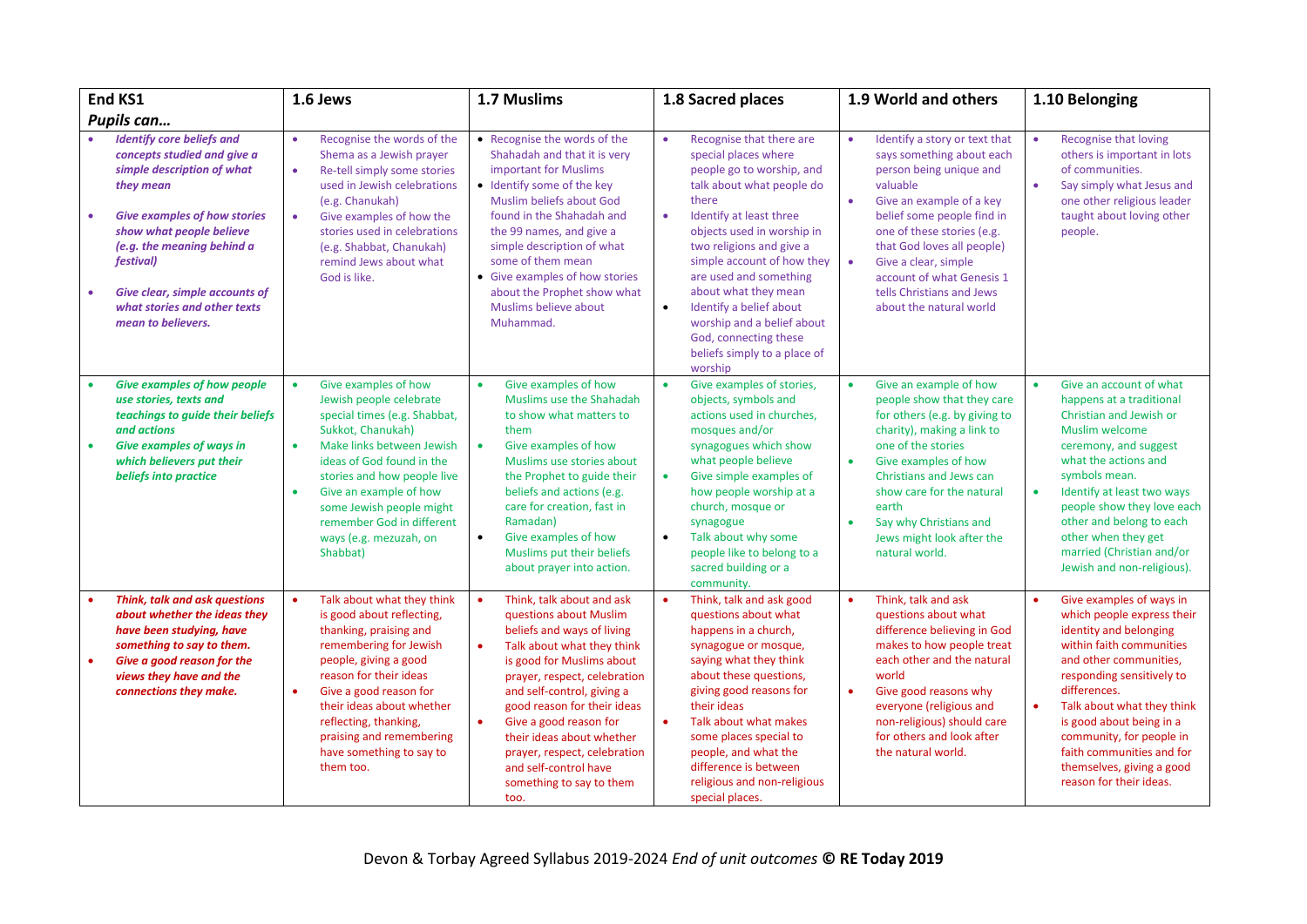## **LKS2 assessment outcomes:**

| <b>End LKS2</b>        |                                                                                                                                                                                                                                                                                                                                                 | <b>L2.1 Creation</b>                                                                                                                                                                                                                                                                                                                                           | L2.2 People of God                                                                                                       | L2.3 Incarnation/God                                                                                                                                                                                                                                           | L2.4 Gospel                                                                                                                                                                                                                                                                                                                                                                                        |
|------------------------|-------------------------------------------------------------------------------------------------------------------------------------------------------------------------------------------------------------------------------------------------------------------------------------------------------------------------------------------------|----------------------------------------------------------------------------------------------------------------------------------------------------------------------------------------------------------------------------------------------------------------------------------------------------------------------------------------------------------------|--------------------------------------------------------------------------------------------------------------------------|----------------------------------------------------------------------------------------------------------------------------------------------------------------------------------------------------------------------------------------------------------------|----------------------------------------------------------------------------------------------------------------------------------------------------------------------------------------------------------------------------------------------------------------------------------------------------------------------------------------------------------------------------------------------------|
|                        | Pupils can                                                                                                                                                                                                                                                                                                                                      |                                                                                                                                                                                                                                                                                                                                                                |                                                                                                                          |                                                                                                                                                                                                                                                                |                                                                                                                                                                                                                                                                                                                                                                                                    |
| $\bullet$<br>$\bullet$ | <b>Identify and describe the</b><br>core beliefs and concepts<br>studied<br><b>Make clear links between</b><br>texts/sources of authority<br>and the key concepts<br>studied<br><b>Offer suggestions about</b><br>what texts/sources of<br>authority can mean and<br>give examples of what<br>these sources mean to<br><b>believers</b>         | Place the concepts of God and<br>$\bullet$<br>Creation on a timeline of the<br>Bible's 'Big Story'<br>Make clear links between<br>$\bullet$<br><b>Genesis 1 and what Christians</b><br>believe about God and<br>Creation<br>Recognise that the story of<br>$\bullet$<br>'the Fall' in Genesis 3 gives an<br>explanation of why things go<br>wrong in the world | Make clear links between the<br>$\bullet$<br>story of Noah and the idea of<br>covenant                                   | • Recognise what a 'Gospel' is<br>and give an example of the<br>kinds of stories it contains<br>Offer suggestions about what<br>$\bullet$<br>texts about baptism and<br>Trinity mean.<br>Give examples of what these<br>texts mean to some Christians<br>today | Identify this as part of a<br>$\bullet$<br>'Gospel', which tells the story<br>of the life and teaching of<br>Jesus.<br>Make clear links between the<br>$\bullet$<br>calling of the first disciples and<br>how Christians today try to<br>follow Jesus and be 'fishers of<br>people'.<br>• Suggest ideas and then find<br>out about what Jesus' actions<br>towards outcasts mean for a<br>Christian |
| $\bullet$              | <b>Make simple links between</b><br>stories, teachings and<br>concepts studied and how<br>people live, individually and in<br><b>communities</b><br><b>Describe how people show</b><br>their beliefs in how they<br>worship and in the way they<br>live<br><b>Identify some differences in</b><br>how people put their beliefs<br>into practice | Describe what Christians do<br>$\bullet$<br>because they believe God is<br>Creator (e.g. follow God,<br>wonder at how amazing God's<br>creation is; care for the earth<br>- some specific ways)<br>Describe how and why<br>$\bullet$<br>Christians might pray to God,<br>say sorry and ask for<br>forgiveness.                                                 | Make simple links between<br>promises in the story of Noah<br>and promises that Christians<br>make at a wedding ceremony | Describe how Christians show<br>their beliefs about God the<br>Trinity in worship in different<br>ways (in baptism and prayer,<br>for example) and in the way<br>they live                                                                                     | • Give examples of how<br>Christians try to show love for<br>all, including how Christian<br>leaders try to follow Jesus'<br>teaching in different ways                                                                                                                                                                                                                                            |
|                        | <b>Raise important questions and</b><br>suggest answers about how<br>far the beliefs and practices<br>studied might make a<br>difference to how pupils think<br>and live<br><b>Make links between some of</b><br>the beliefs and practices<br>studied and life in the world<br>today, expressing some ideas<br>of their own clearly.            | Ask questions and suggest<br>answers about what might be<br>important in the Creation<br>story for Christians and for<br>non-Christians living today                                                                                                                                                                                                           | Make links between the story<br>of Noah and how we live in<br>school and the wider world.                                | • Make links between some<br>Bible texts studied and the<br>idea of God in Christianity,<br>expressing clearly some ideas<br>of their own about what<br>Christians believe God is like                                                                         | Make links between the<br>$\bullet$<br>importance of love in the Bible<br>stories studied and life in the<br>world today, giving a good<br>reason for their ideas.                                                                                                                                                                                                                                 |
|                        | Give a good reason for the<br>views they have and the<br>connections they make.                                                                                                                                                                                                                                                                 | The Christianity unit outcomes are taken from Understanding<br>Christianity, published by RE Today © 2016. Used by permission.                                                                                                                                                                                                                                 |                                                                                                                          |                                                                                                                                                                                                                                                                |                                                                                                                                                                                                                                                                                                                                                                                                    |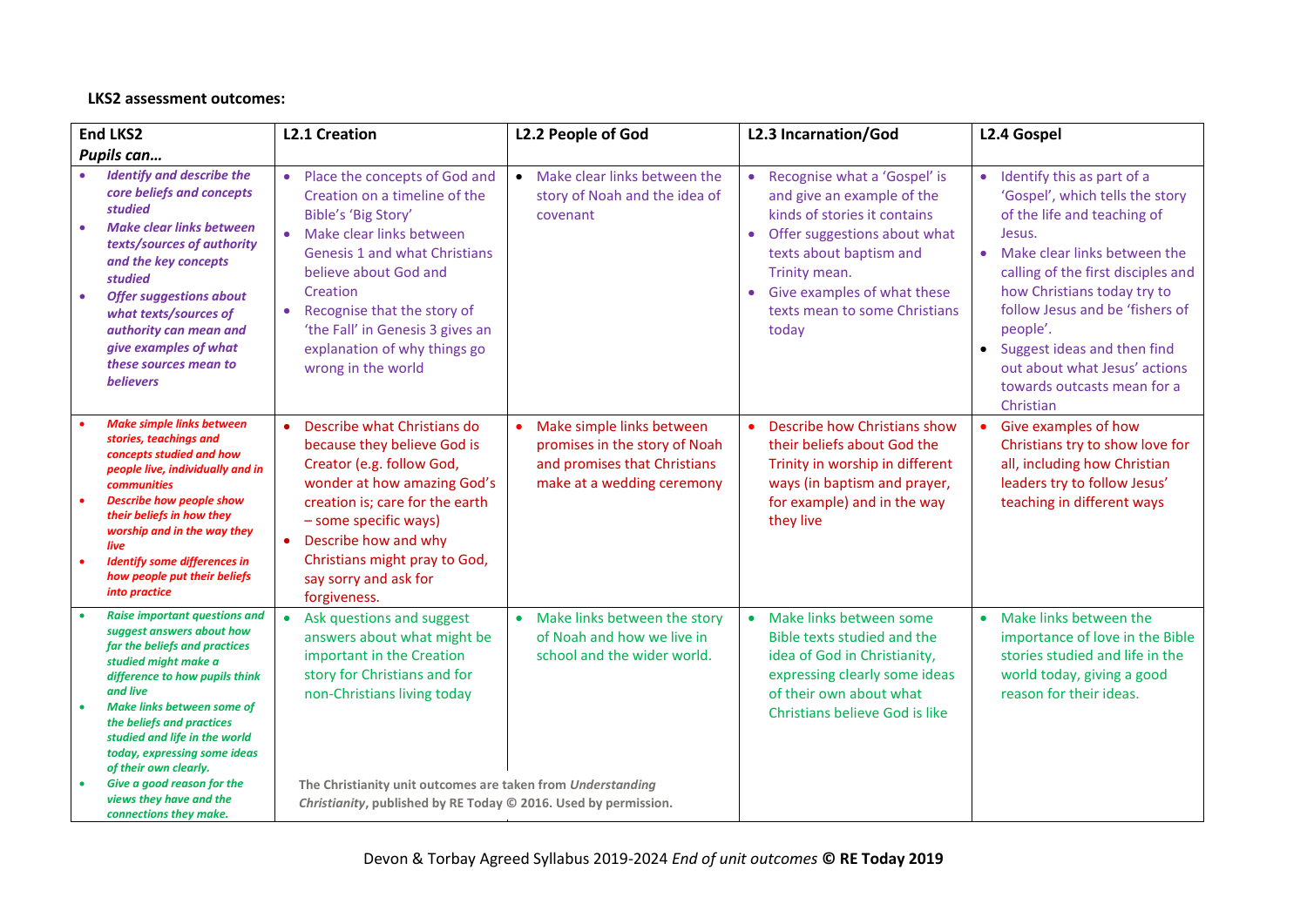| <b>End LKS2</b>                                                                                                                                                                                                                                                                                                                                                                                                                                   | <b>L2.5 Salvation</b>                                                                                                                                                                                                                                                                                                                                                        | L2.6 Kingdom of God                                                                                                                                                                                                                                                                                                          | L2.7 Hindus & God                                                                                                                                                                                                                                                                                                                                                     | <b>L2.8 Hindus in Britain</b>                                                                                                                                                                                                                                                                                                                                                                                                                                                              |
|---------------------------------------------------------------------------------------------------------------------------------------------------------------------------------------------------------------------------------------------------------------------------------------------------------------------------------------------------------------------------------------------------------------------------------------------------|------------------------------------------------------------------------------------------------------------------------------------------------------------------------------------------------------------------------------------------------------------------------------------------------------------------------------------------------------------------------------|------------------------------------------------------------------------------------------------------------------------------------------------------------------------------------------------------------------------------------------------------------------------------------------------------------------------------|-----------------------------------------------------------------------------------------------------------------------------------------------------------------------------------------------------------------------------------------------------------------------------------------------------------------------------------------------------------------------|--------------------------------------------------------------------------------------------------------------------------------------------------------------------------------------------------------------------------------------------------------------------------------------------------------------------------------------------------------------------------------------------------------------------------------------------------------------------------------------------|
| Pupils can                                                                                                                                                                                                                                                                                                                                                                                                                                        |                                                                                                                                                                                                                                                                                                                                                                              |                                                                                                                                                                                                                                                                                                                              |                                                                                                                                                                                                                                                                                                                                                                       |                                                                                                                                                                                                                                                                                                                                                                                                                                                                                            |
| <b>Identify and describe the core</b><br>beliefs and concepts studied<br><b>Make clear links between</b><br>$\bullet$<br>texts/sources of authority and<br>the key concepts studied<br>$\bullet$<br><b>Offer suggestions about what</b><br>texts/sources of authority can<br>mean and give examples of<br>what these sources mean to<br><b>believers</b>                                                                                          | Recognise the word 'Salvation',<br>$\bullet$<br>and that Christians believe Jesus<br>came to 'save' or 'rescue'<br>people, e.g. by showing them<br>how to live.<br>Offer informed suggestions<br>$\bullet$<br>about what the events of Holy<br>Week mean to Christians<br>Give examples of what<br>٠<br>Christians say about the<br>importance of the events of Holy<br>Week | Make clear links between the<br>$\bullet$<br>story of Pentecost and Christian<br>beliefs about the 'Kingdom of<br>God' on earth.<br>$\bullet$<br>Offer informed suggestions<br>about what the events of<br>Pentecost in Acts 2 might mean<br>Give examples of what<br>$\bullet$<br>Pentecost means to some<br>Christians now | Identify some Hindu deities and<br>$\bullet$<br>say how they help Hindus<br>describe God<br>Make clear links between some<br>٠<br>stories (e.g. Svetaketu, Ganesh,<br>Diwali) and what Hindus believe<br>about God<br>Offer informed suggestions<br>$\bullet$<br>about what Hindu murtis<br>express about God                                                         | Identify the terms dharma,<br>$\bullet$<br>Sanatana Dharma and Hinduism<br>and say what they mean<br>Make links between Hindu<br>$\bullet$<br>practices and the idea that<br>Hinduism is a whole 'way of life'<br>(dharma)                                                                                                                                                                                                                                                                 |
| <b>Make simple links between</b><br>stories, teachings and<br>concepts studied and how<br>people live, individually and in<br><b>communities</b><br><b>Describe how people show</b><br>$\bullet$<br>their beliefs in how they<br>worship and in the way they<br>live<br><b>Identify some differences in</b><br>$\bullet$<br>how people put their beliefs<br>into practice                                                                         | Make simple links between the<br>Gospel accounts and how<br><b>Christians mark the Easter</b><br>events in their communities<br>Describe how Christians show<br>$\bullet$<br>their beliefs about Jesus in<br>worship in different ways                                                                                                                                       | Make simple links between the<br>description of Pentecost in Acts<br>2, the Holy Spirit, the Kingdom<br>of God, and how Christians live<br>now.<br>Describe how Christians show<br>$\bullet$<br>their beliefs about the Holy<br>Spirit in worship                                                                            | Make simple links between<br>beliefs about God and how<br>Hindus live (e.g. choosing a deity<br>and worshiping at a home<br>shrine; celebrating Diwali)<br>Identify some different ways in<br>which Hindus worship                                                                                                                                                    | Describe how Hindus show their<br>$\bullet$<br>faith within their families in<br>Britain today (e.g. home puja).<br>Describe how Hindus show their<br>$\bullet$<br>faith within their faith<br>communities in Britain today<br>(e.g. arti and bhajans at the<br>mandir; in festivals such as<br>Diwali)<br>Identify some different ways in<br>$\bullet$<br>which Hindus show their faith<br>(e.g. between different<br>communities in Britain, or<br>between Britain and parts of<br>India |
| <b>Raise important questions and</b><br>$\bullet$<br>suggest answers about how<br>far the beliefs and practices<br>studied might make a<br>difference to how pupils think<br>and live<br><b>Make links between some of</b><br>$\bullet$<br>the beliefs and practices<br>studied and life in the world<br>today, expressing some ideas<br>of their own clearly.<br>Give a good reason for the<br>views they have and the<br>connections they make. | Raise thoughtful questions and<br>$\bullet$<br>suggest some answers about<br>why Christians call the day Jesus<br>died 'Good Friday', giving good<br>reasons for their suggestions.<br>The Christianity unit outcomes are taken from Understanding<br>Christianity, published by RE Today © 2016. Used by permission.                                                        | Make links between ideas about<br>$\bullet$<br>the Kingdom of God in the Bible<br>and what people believe about<br>following God today, giving good<br>reasons for their ideas                                                                                                                                               | Raise questions and suggest<br>$\bullet$<br>answers about whether it is<br>good to think about the cycle of<br>create/preserve/destroy in the<br>world today<br>Make links between the Hindu<br>$\bullet$<br>idea of everyone having a 'spark'<br>of God in them and ideas about<br>the value of people in the world<br>today, giving good reasons for<br>their ideas | Raise questions and suggest<br>$\bullet$<br>answers about what is good<br>about being a Hindu in Britain<br>today, and whether taking part<br>in family and community rituals<br>is a good thing for individuals<br>and society, giving good reasons<br>for their ideas                                                                                                                                                                                                                    |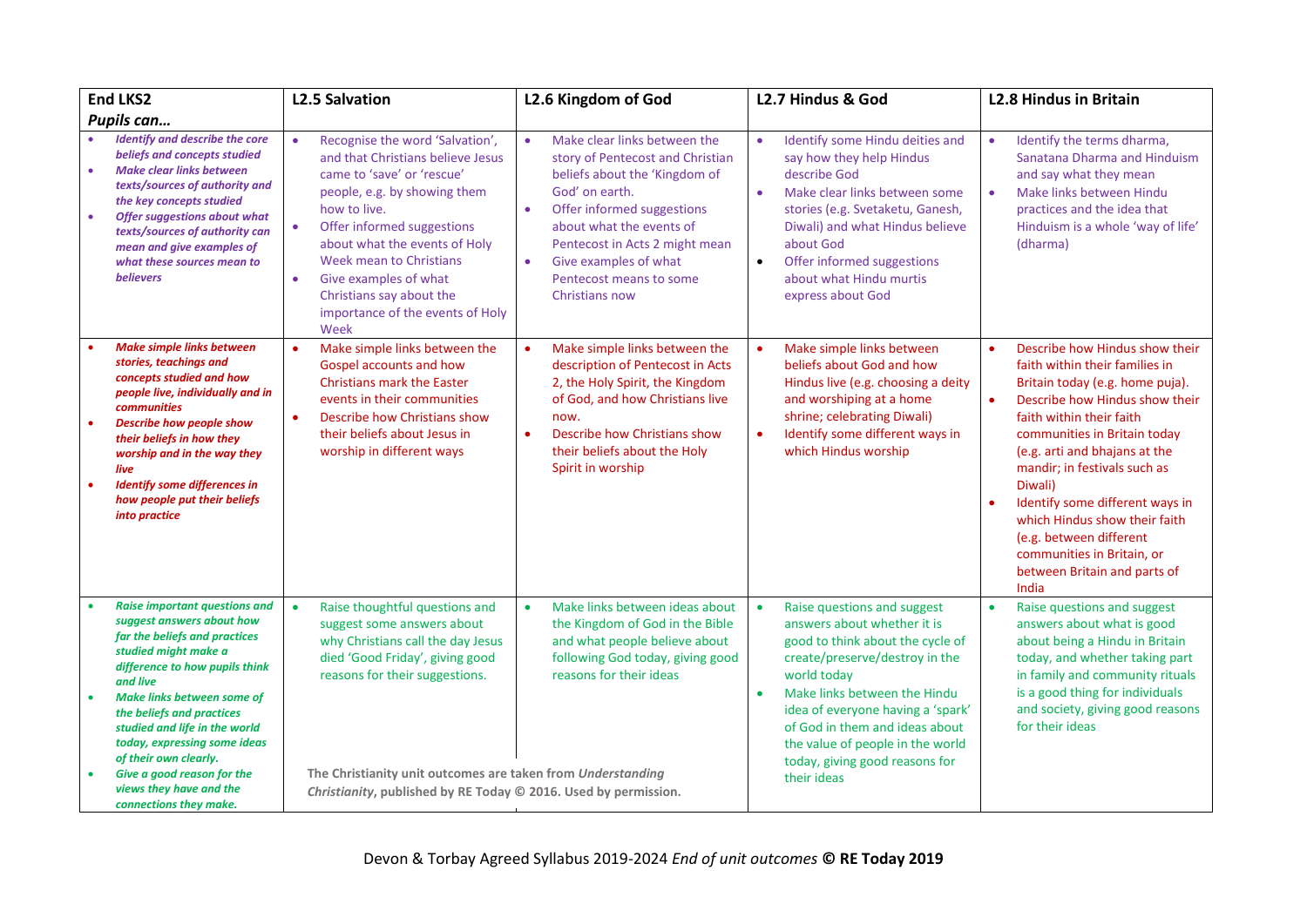| <b>End LKS2</b>                                                                                                                                                                                                                                                                                                                                                                                                                      | <b>L2.9 Muslims</b>                                                                                                                                                                                                                                                                                                                                                                                     | <b>L2.10 Jews</b>                                                                                                                                                                                                                                                                                                                                                                                                | L2.11 Stages of life                                                                                                                                                                                                                                                                                                                                                                                                                                                                        | L2.12 Make the world better                                                                                                                                                                                                                                                                                                                                                                                                                                                                         |
|--------------------------------------------------------------------------------------------------------------------------------------------------------------------------------------------------------------------------------------------------------------------------------------------------------------------------------------------------------------------------------------------------------------------------------------|---------------------------------------------------------------------------------------------------------------------------------------------------------------------------------------------------------------------------------------------------------------------------------------------------------------------------------------------------------------------------------------------------------|------------------------------------------------------------------------------------------------------------------------------------------------------------------------------------------------------------------------------------------------------------------------------------------------------------------------------------------------------------------------------------------------------------------|---------------------------------------------------------------------------------------------------------------------------------------------------------------------------------------------------------------------------------------------------------------------------------------------------------------------------------------------------------------------------------------------------------------------------------------------------------------------------------------------|-----------------------------------------------------------------------------------------------------------------------------------------------------------------------------------------------------------------------------------------------------------------------------------------------------------------------------------------------------------------------------------------------------------------------------------------------------------------------------------------------------|
| Pupils can                                                                                                                                                                                                                                                                                                                                                                                                                           |                                                                                                                                                                                                                                                                                                                                                                                                         |                                                                                                                                                                                                                                                                                                                                                                                                                  |                                                                                                                                                                                                                                                                                                                                                                                                                                                                                             |                                                                                                                                                                                                                                                                                                                                                                                                                                                                                                     |
| <b>Identify and describe the core</b><br>beliefs and concepts studied<br><b>Make clear links between</b><br>$\bullet$<br>texts/sources of authority and<br>the key concepts studied<br><b>Offer suggestions about what</b><br>$\bullet$<br>texts/sources of authority can<br>mean and give examples of<br>what these sources mean to<br><b>believers</b>                                                                             | Identify some beliefs about God<br>in Islam, expressed in Surah 1.<br>Make clear links between beliefs<br>$\bullet$<br>about God and ibadah (e.g. how<br>God is worth worshiping; how<br>Muslims submit to God)                                                                                                                                                                                         | Identify some Jewish beliefs<br>about God, sin and forgiveness<br>and describe what they mean.<br>Make clear links between the<br>$\bullet$<br>story of the Exodus and Jewish<br>beliefs about God and his<br>relationship with the Jewish<br>people<br>Offer informed suggestions<br>about the meaning of the<br>Exodus story for Jews today                                                                    | Identify some beliefs about love,<br>commitment and promises in<br>two religious traditions and<br>describe what they mean.<br>Offer informed suggestions<br>$\bullet$<br>about the meaning and<br>importance of ceremonies of<br>commitment for religious and<br>non-religious people today                                                                                                                                                                                                | Identify some beliefs about why<br>$\bullet$<br>the world is not always a good<br>place (e.g. Christian ideas of sin).<br>Make links between religious<br>$\bullet$<br>beliefs and teachings and why<br>people try to live and make the<br>world a better place                                                                                                                                                                                                                                     |
| <b>Make simple links between</b><br>stories, teachings and<br>concepts studied and how<br>people live, individually and in<br><b>communities</b><br><b>Describe how people show</b><br>$\bullet$<br>their beliefs in how they<br>worship and in the way they<br>live<br><b>Identify some differences in</b><br>$\bullet$<br>how people put their beliefs<br>into practice                                                            | Give examples of <i>ibadah</i><br>$\bullet$<br>(worship) in Islam (e.g. prayer,<br>fasting, celebrating) and<br>describe what they involve.<br>Make links between Muslim<br>$\bullet$<br>beliefs about God and a range of<br>ways in which Muslims worship<br>(e.g. in prayer and fasting, as a<br>family and as a community, at<br>home and in the mosque)                                             | Make simple links between<br>Jewish beliefs about God and his<br>people and how Jews live (e.g.<br>through celebrating forgiveness,<br>salvation and freedom at<br>festivals)<br>Describe how Jews show their<br>beliefs through worship in<br>festivals, both at home and in<br>wider communities                                                                                                               | Describe what happens in<br>ceremonies of commitment (e.g.<br>baptism, sacred thread, marriage)<br>and say what these rituals mean.<br>Make simple links between beliefs<br>about love and commitment and<br>how people in at least two<br>religious traditions live (e.g.<br>through celebrating forgiveness,<br>salvation and freedom at festivals)<br>Identify some differences in how<br>people celebrate commitment<br>(e.g. different practices of<br>marriage, or Christian baptism) | Make simple links between<br>$\bullet$<br>teachings about how to live and<br>ways in which people try to<br>make the world a better place<br>(e.g. tikkun olam and the charity<br>Tzedek)<br>$\bullet$<br>Describe some examples of how<br>people try to live (e.g.<br>individuals and organisations)<br>$\bullet$<br>Identify some differences in how<br>people put their beliefs into<br>action                                                                                                   |
| <b>Raise important questions and</b><br>suggest answers about how<br>far the beliefs and practices<br>studied might make a<br>difference to how pupils think<br>and live<br><b>Make links between some of</b><br>the beliefs and practices<br>studied and life in the world<br>today, expressing some ideas<br>of their own clearly.<br>Give a good reason for the<br>$\bullet$<br>views they have and the<br>connections they make. | Raise questions and suggest<br>answers about the value of<br>submission and self-control to<br>Muslims, and whether there are<br>benefits for people who are not<br><b>Muslims</b><br>Make links between the Muslim<br>idea of living in harmony with<br>the Creator and the need for all<br>people to live in harmony with<br>each other in the world today,<br>giving good reasons for their<br>ideas | Raise questions and suggest<br>answers about whether it is<br>good for Jews and everyone else<br>to remember the past and look<br>forward to the future.<br>Make links with the value of<br>$\bullet$<br>personal reflection, saying sorry,<br>being forgiven, being grateful,<br>seeking freedom and justice in<br>the world today, including<br>pupils' own lives, and giving<br>good reasons for their ideas. | Raise questions and suggest<br>$\bullet$<br>answers about whether it is<br>good for everyone to see life as<br>journey, and to mark the<br>milestones.<br>Make links between ideas of<br>$\bullet$<br>love, commitment and promises<br>in religious and non-religious<br>ceremonies.<br>Give good reasons why they<br>think ceremonies of<br>commitment are or are not<br>valuable today                                                                                                    | Raise questions and suggest<br>$\bullet$<br>answers about why the world is<br>not always a good place, and what<br>are the best ways of making it<br>better<br>Make links between some<br>$\bullet$<br>commands for living from religious<br>traditions, non-religious<br>worldviews and pupils' own ideas<br>Express their own ideas about the<br>$\bullet$<br>best ways to make the world a<br>better place, making links with<br>religious ideas studied, giving good<br>reasons for their views |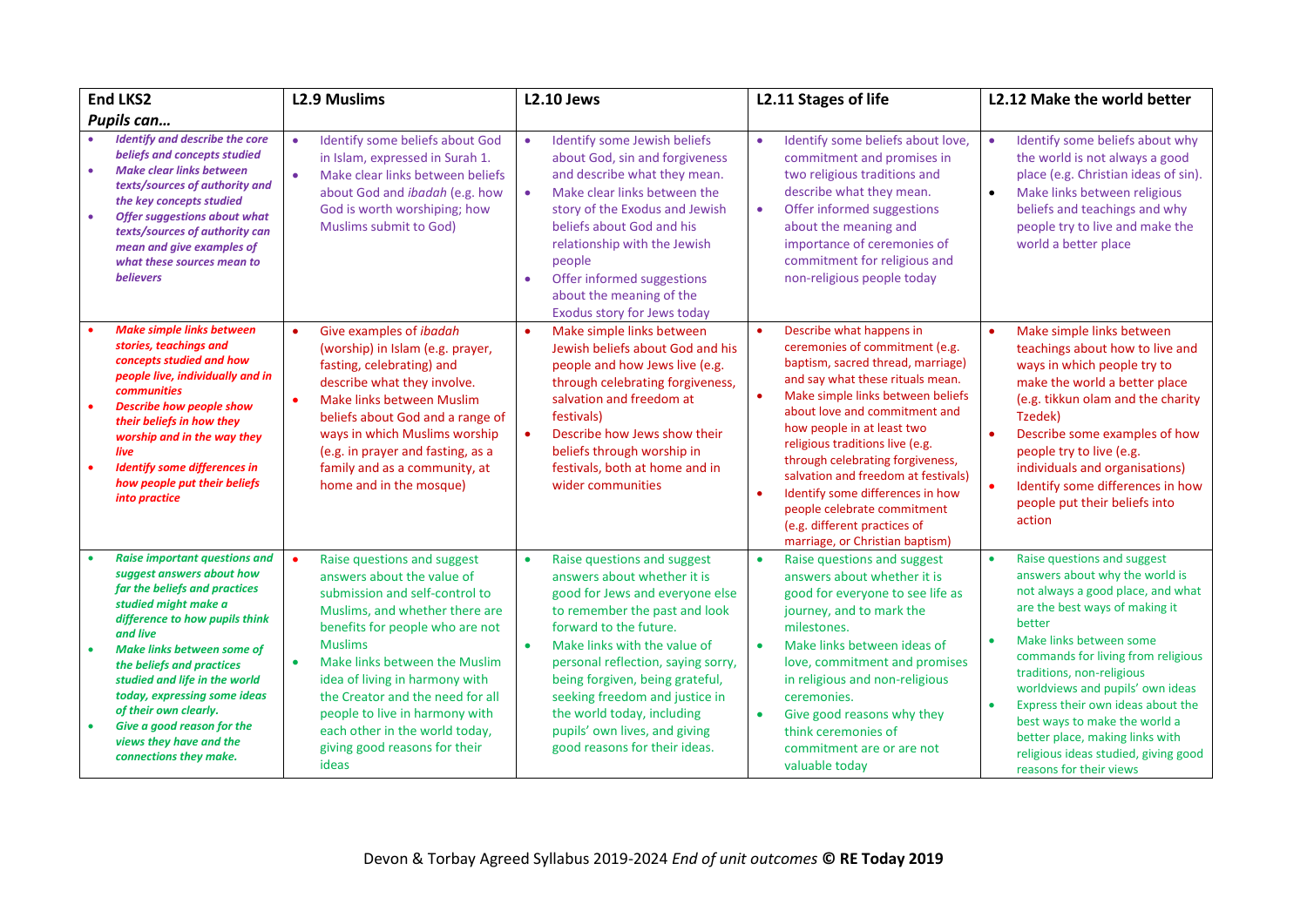## **End UKS2 outcomes**

|           | <b>End UKS2</b>                                                                                                                                                                                                                                                                                                                                                                                                                           | <b>U2.1 God</b>                                                                                                                                                                                                                                                  | <b>U2.2 Creation</b>                                                                                                                                                                                                                                                                                                                      | <b>U2.3 Incarnation</b>                                                                                                                                                                                                                                                                                      | U2.4 Gospel                                                                                                                                                                                                                                                                                                     |
|-----------|-------------------------------------------------------------------------------------------------------------------------------------------------------------------------------------------------------------------------------------------------------------------------------------------------------------------------------------------------------------------------------------------------------------------------------------------|------------------------------------------------------------------------------------------------------------------------------------------------------------------------------------------------------------------------------------------------------------------|-------------------------------------------------------------------------------------------------------------------------------------------------------------------------------------------------------------------------------------------------------------------------------------------------------------------------------------------|--------------------------------------------------------------------------------------------------------------------------------------------------------------------------------------------------------------------------------------------------------------------------------------------------------------|-----------------------------------------------------------------------------------------------------------------------------------------------------------------------------------------------------------------------------------------------------------------------------------------------------------------|
|           | Pupils can                                                                                                                                                                                                                                                                                                                                                                                                                                |                                                                                                                                                                                                                                                                  |                                                                                                                                                                                                                                                                                                                                           |                                                                                                                                                                                                                                                                                                              |                                                                                                                                                                                                                                                                                                                 |
|           | <b>Identify and explain the core beliefs</b><br>and concepts studied, using<br>examples from sources of authority<br>in religions<br><b>Describe examples of ways in which</b><br>people use texts/sources of<br>authority to make sense of core<br>beliefs and concepts<br><b>Give meanings for texts/sources of</b><br>authority studied, comparing these<br>ideas with ways in which believers<br>interpret texts/sources of authority | Identify some different types of<br>$\bullet$<br>biblical texts, using technical<br>terms accurately.<br>$\bullet$<br><b>Explain connections between</b><br>biblical texts and Christian<br>ideas of God, using theological<br>terms                             | Identify what type of text some<br>$\bullet$<br>Christians say Genesis 1 is, and its<br>purpose.<br>Taking account of the context,<br>$\bullet$<br>suggest what Genesis 1 might<br>mean, and compare their ideas<br>with ways in which Christians<br>interpret it, showing awareness<br>of different interpretations                      | Explain the place of Incarnation<br>$\bullet$<br>and Messiah within the 'big<br>story' of the Bible.<br>$\bullet$<br><b>Identify Gospel and prophecy</b><br>texts, using technical terms.<br>Explain connections between<br>$\bullet$<br>biblical texts, Incarnation and<br>Messiah, using theological terms | <b>Identify features of Gospel texts</b><br>$\bullet$<br>(for example, teachings, parable,<br>narrative).<br>$\bullet$<br>Taking account of the context,<br>suggest meanings of Gospel texts<br>studied, and compare their own<br>ideas with ways in which<br>Christians interpret biblical texts               |
| $\bullet$ | <b>Make clear connections between</b><br>what people believe and how they<br>live, individually and in<br><b>communities</b><br>Using evidence and examples, show<br>how and why people put their<br>beliefs into practice in different<br>ways, e.g. in different communities,<br>denominations or cultures                                                                                                                              | <b>Make clear connections</b><br>$\bullet$<br>between Bible texts studied<br>and what Christians believe<br>about God; for example,<br>through how cathedrals are<br>designed.<br>Show how Christians put their<br>$\bullet$<br>beliefs into practice in worship | Make clear connections between<br>$\bullet$<br><b>Genesis 1 and Christian belief</b><br>about God as Creator.<br>Show understanding of why<br>$\bullet$<br>many Christians find science and<br>faith go together                                                                                                                          | Show how Christians put their<br>beliefs about Jesus' Incarnation<br>into practice in different ways in<br>celebrating Christmas.<br>Comment on how the idea that<br>$\bullet$<br>Jesus is the Messiah makes sense<br>in the wider story of the Bible                                                        | Make clear connections between<br>$\bullet$<br>Gospel texts, Jesus' 'good news',<br>and how Christians live in the<br>Christian community and in their<br>individual lives                                                                                                                                      |
|           | <b>Make connections between the</b><br>beliefs and practices studied,<br>evaluating and explaining their<br>importance to different people (e.g.<br>believers and atheists)<br><b>Reflect on and articulate lessons</b><br>people might gain from the<br>beliefs/practices studied, including<br>their own responses, recognising<br>that others may think differently.                                                                   | Weigh up how biblical ideas<br>$\bullet$<br>and teachings about God as<br>holy and loving might make a<br>difference in the world today,<br>developing insights of their<br>own                                                                                  | Identify key ideas arising from<br>their study of Genesis 1 and<br>comment on how far these are<br>helpful or inspiring, justifying<br>their responses.<br>Weigh up how far the Genesis 1<br>$\bullet$<br>creation narrative is in conflict, or<br>is complementary, with a<br>scientific account, giving good<br>reasons for their views | Weigh up how far the idea of<br>$\bullet$<br>Jesus as the 'Messiah' $-$ a<br>Saviour from God - is important<br>in the world today and, if it is<br>true, what difference that might<br>make in people's lives, giving<br>good reasons for their answers                                                     | Make connections between<br>Christian teachings (e.g. about<br>peace, forgiveness, healing) and<br>the issues, problems and<br>opportunities in the world today,<br>including their own lives.<br>Articulate their own responses to<br>$\bullet$<br>the issues studied, recognising<br>different points of view |
|           | <b>Consider and weigh up how ideas</b><br>studied in this unit relate to their<br>own experiences and experiences of<br>the world today, developing<br>insights of their own and giving<br>good reasons for the views they<br>have and the connections they<br>make.                                                                                                                                                                      | The Christianity unit outcomes are taken from Understanding<br>Christianity, published by RE Today © 2016. Used by permission.                                                                                                                                   |                                                                                                                                                                                                                                                                                                                                           |                                                                                                                                                                                                                                                                                                              |                                                                                                                                                                                                                                                                                                                 |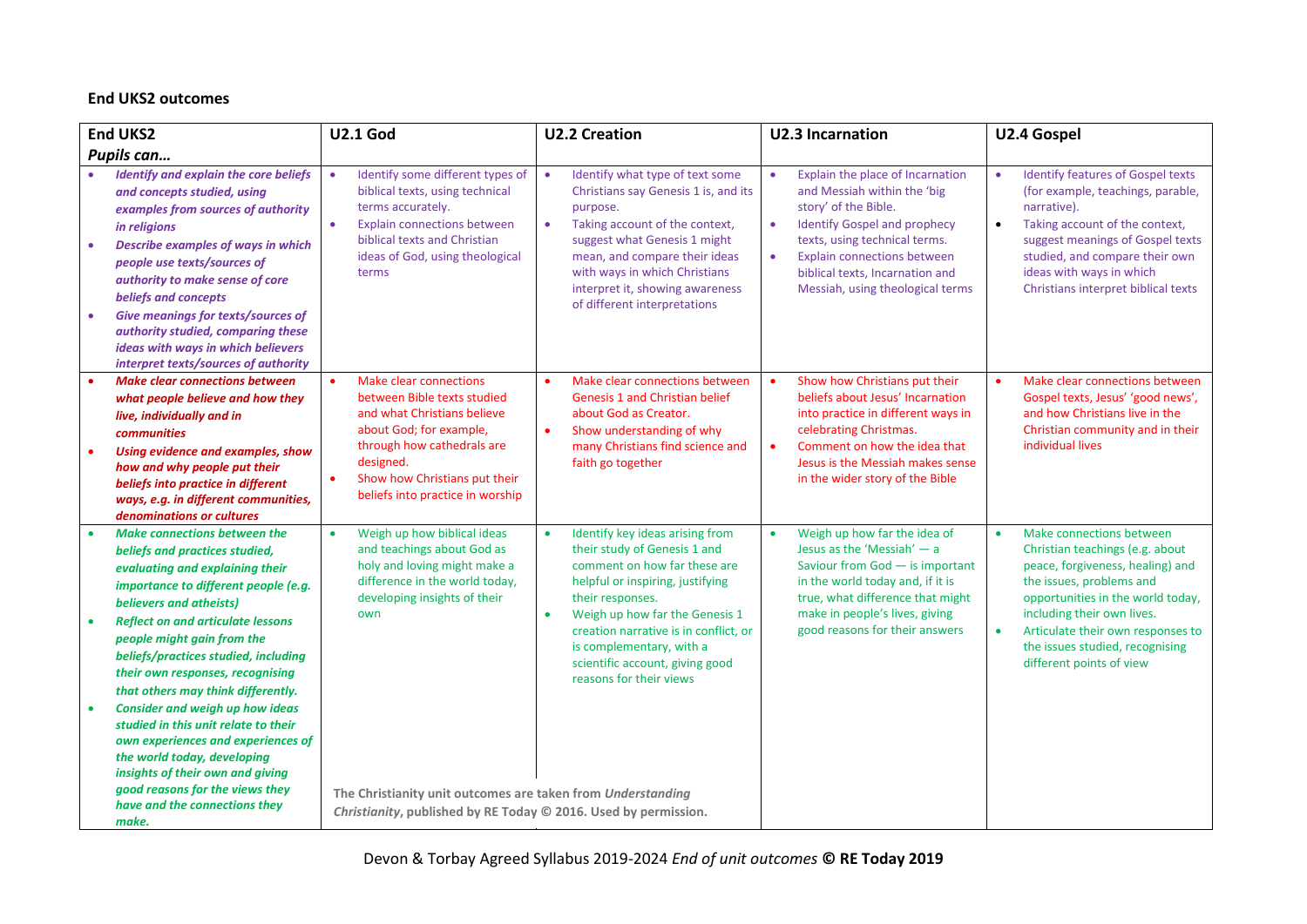| <b>End UKS2</b>                                                                                                                                                                                                                                                                                                                                                                                                                                                            | <b>U2.5 Salvation</b>                                                                                                                                                                                                                                                                                                                                                                                                                   | U2.6 Kingdom of God                                                                                                                                                                                                                                                                                    | U2.7 Hindus                                                                                                                                                                                                                                                                                                                                                                 | <b>U2.8 Muslims</b>                                                                                                                                                                                                                                                                                                                                                                                                                                  |
|----------------------------------------------------------------------------------------------------------------------------------------------------------------------------------------------------------------------------------------------------------------------------------------------------------------------------------------------------------------------------------------------------------------------------------------------------------------------------|-----------------------------------------------------------------------------------------------------------------------------------------------------------------------------------------------------------------------------------------------------------------------------------------------------------------------------------------------------------------------------------------------------------------------------------------|--------------------------------------------------------------------------------------------------------------------------------------------------------------------------------------------------------------------------------------------------------------------------------------------------------|-----------------------------------------------------------------------------------------------------------------------------------------------------------------------------------------------------------------------------------------------------------------------------------------------------------------------------------------------------------------------------|------------------------------------------------------------------------------------------------------------------------------------------------------------------------------------------------------------------------------------------------------------------------------------------------------------------------------------------------------------------------------------------------------------------------------------------------------|
| Pupils can                                                                                                                                                                                                                                                                                                                                                                                                                                                                 |                                                                                                                                                                                                                                                                                                                                                                                                                                         |                                                                                                                                                                                                                                                                                                        |                                                                                                                                                                                                                                                                                                                                                                             |                                                                                                                                                                                                                                                                                                                                                                                                                                                      |
| <b>Identify and explain the core beliefs</b><br>and concepts studied, using examples<br>from sources of authority in religions<br><b>Describe examples of ways in which</b><br>$\bullet$<br>people use texts/sources of authority<br>to make sense of core beliefs and<br>concepts<br><b>Give meanings for texts/sources of</b><br>$\bullet$<br>authority studied, comparing these<br>ideas with ways in which believers<br>interpret texts/sources of authority           | Outline the timeline of the 'big<br>$\bullet$<br>story' of the Bible, explaining<br>how Incarnation and Salvation<br>fit within it.<br>Explain what Christians mean<br>$\bullet$<br>when they say that Jesus' death<br>was a sacrifice, using theological<br>terms.<br>Suggest meanings for narratives<br>$\bullet$<br>of Jesus' death/resurrection,<br>comparing their ideas with ways<br>in which Christians interpret<br>these texts | <b>Explain connections between</b><br>$\bullet$<br>biblical texts and the concept<br>of the Kingdom of God.<br>Consider different possible<br>$\bullet$<br>meanings for the biblical texts<br>studied, showing awareness of<br>different interpretations                                               | Identify and explain Hindu beliefs,<br>e.g. dharma, karma, samsara,<br>moksha, using technical terms<br>accurately.<br>Give meanings for the story of the<br>$\bullet$<br>man in the well and explain how<br>it relates to Hindu beliefs about<br>samsara, moksha etc                                                                                                       | <b>Identify and explain Muslim</b><br>$\bullet$<br>beliefs about God, the Prophet<br>and the Holy Qur'an (e.g. tawhid;<br>Muhammad as the Messenger,<br>Qur'an as the message).<br>Describe ways in which Muslim<br>$\bullet$<br>sources of authority guide Muslim<br>living (e.g. Qur'an guidance on<br>five pillars; hajj practices follow<br>example of the Prophet)                                                                              |
| <b>Make clear connections between</b><br>what people believe and how they<br>live, individually and in communities<br>Using evidence and examples, show<br>how and why people put their beliefs<br>into practice in different ways, e.g. in<br>different communities,<br>denominations or cultures                                                                                                                                                                         | <b>Make clear connections</b><br>between the Christian belief in<br>Jesus' death as a sacrifice and<br>how Christians celebrate Holy<br>Communion/Lord's Supper.<br>Show how Christians put their<br>$\bullet$<br>beliefs into practice in different<br>ways                                                                                                                                                                            | Make clear connections<br>between belief in the Kingdom<br>of God and how Christians put<br>their beliefs into practice.<br>Show how Christians put their<br>$\bullet$<br>beliefs into practice in different<br>ways                                                                                   | Make clear connections between<br>Hindu beliefs about dharma,<br>karma, samsara and moksha and<br>ways in which Hindus live<br>Connect the four Hindu aims of<br>$\bullet$<br>life and the four stages of life with<br>beliefs about dharma, karma,<br>moksha etc.<br>Give evidence and examples to<br>show how Hindus put their beliefs<br>into practice in different ways | Make clear connections between<br>$\bullet$<br>Muslim beliefs and <i>ibadah</i> (e.g.<br>Five Pillars, festivals, mosques,<br>art)<br>Give evidence and examples to<br>$\bullet$<br>show how Muslims put their<br>beliefs into practice in different<br>ways                                                                                                                                                                                         |
| <b>Make connections between the</b><br>beliefs and practices studied,<br>evaluating and explaining their<br>importance to different people (e.g.<br>believers and atheists)<br><b>Reflect on and articulate lessons</b><br>people might gain from the<br>beliefs/practices studied, including<br>their own responses, recognising that<br>others may think differently.<br><b>Consider and weigh up how ideas</b><br>$\bullet$<br>studied in this unit relate to their own | Weigh up the value and impact<br>٠<br>of ideas of sacrifice in their own<br>lives and the world today.<br>Articulate their own responses<br>$\bullet$<br>to the idea of sacrifice,<br>recognising different points of<br>view                                                                                                                                                                                                           | Relate the Christian 'Kingdom<br>$\bullet$<br>of God' model (i.e. loving<br>others, serving the needy) to<br>issues, problems and<br>opportunities in the world<br>today.<br>Articulate their own responses<br>$\bullet$<br>to the idea of the importance<br>of love and service in the world<br>today | Make connections between<br>Hindu beliefs studied (e.g. karma<br>and dharma), and explain how<br>and why they are important to<br>Hindus.<br>Reflect on and articulate what<br>$\bullet$<br>impact belief in karma and<br>dharma might have on individuals<br>and the world, recognising<br>different points of view                                                        | Make connections between<br>$\bullet$<br>Muslim beliefs studied and<br>Muslim ways of living in<br><b>Britain/Gloucestershire today</b><br>Consider and weigh up the value<br>$\bullet$<br>of e.g. submission, obedience,<br>generosity, self-control and<br>worship in the lives of Muslims<br>today and articulate responses on<br>how far they are valuable to<br>people who are not Muslims<br>Reflect on and articulate what it is<br>$\bullet$ |
| experiences and experiences of the<br>world today, developing insights of<br>their own and giving good reasons for<br>the views they have and the<br>connections they make.                                                                                                                                                                                                                                                                                                | The Christianity unit outcomes are taken from Understanding<br>Christianity, published by RE Today © 2016. Used by permission.                                                                                                                                                                                                                                                                                                          |                                                                                                                                                                                                                                                                                                        |                                                                                                                                                                                                                                                                                                                                                                             | like to be a Muslim in Britain<br>today, giving good reasons for<br>their views                                                                                                                                                                                                                                                                                                                                                                      |